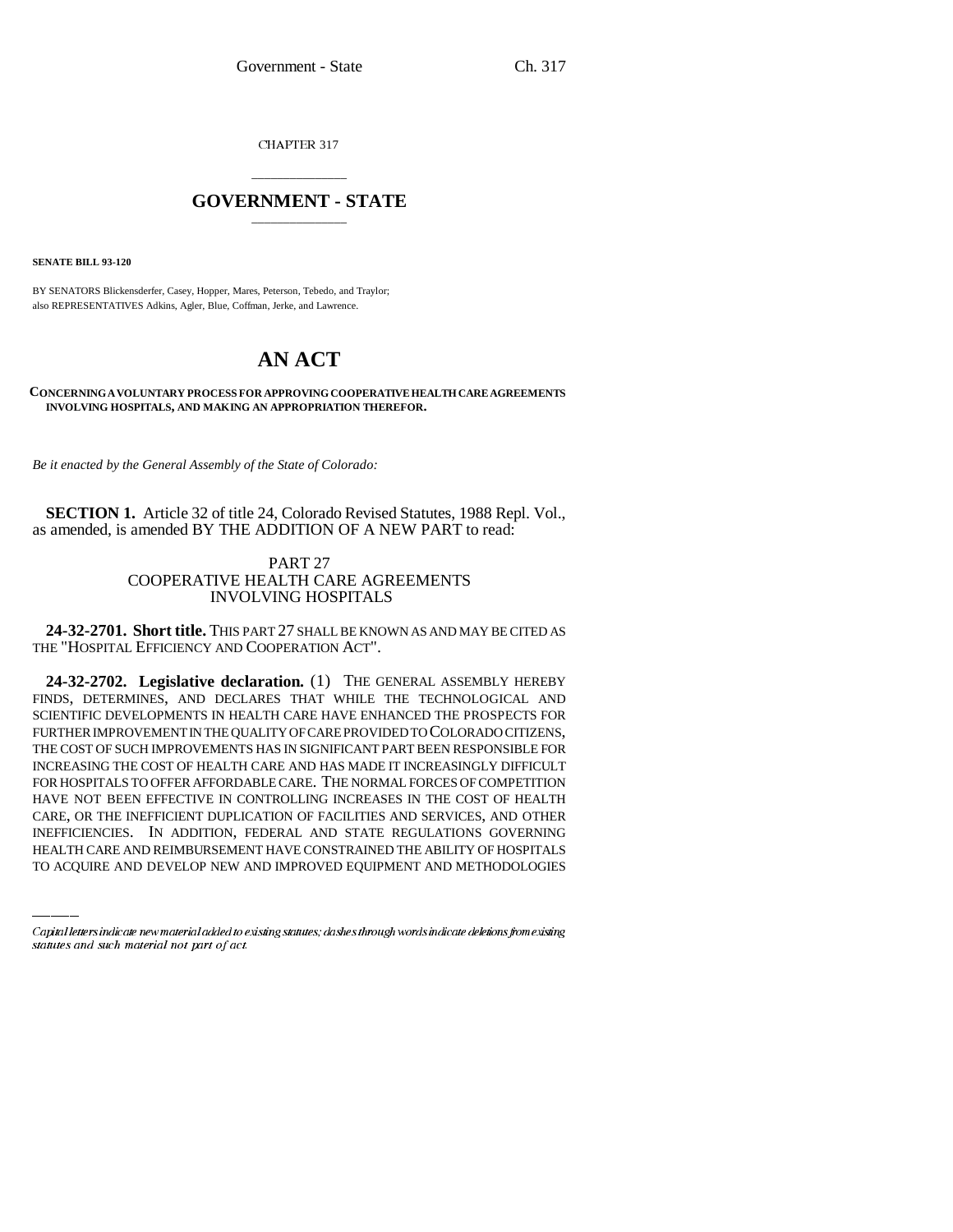#### Ch. 317 Government - State

FOR THE PROVISION OF HEALTH CARE.

(2) FEDERAL AND STATE ANTITRUST LAWS HAVE INHIBITED THE FORMATION OF COOPERATIVE HEALTH CARE AGREEMENTS INVOLVING HOSPITALS. HOWEVER, SUCH COOPERATIVE AGREEMENTS ARE LIKELY TO FOSTER IMPROVEMENTS IN THE DELIVERY, QUALITY, OR COST EFFECTIVENESS OF HEALTH CARE, IMPROVE ACCESS TO NEEDED SERVICES, ENHANCE THE LIKELIHOOD THAT RURAL HOSPITALS IN COLORADO WILL REMAIN OPEN TO SERVE THEIR COMMUNITIES, AND PROVIDE FLEXIBILITY FOR LOCAL COMMUNITIES TO DESIGN, FOSTER, AND DEVELOP PROGRAMS TO MEET THEIR SPECIFIC HEALTH CARE NEEDS. SUCH COOPERATIVE AGREEMENTS WOULD ALSO FACILITATE THE FORMATION OF TREATMENT FACILITIES AND THE ACQUISITION OF NEEDED EQUIPMENT, PROMOTE ECONOMIES OF SCALE, AND PREVENT THE INEFFICIENT DUPLICATION OF SERVICES. THE GENERAL ASSEMBLY HEREBY DETERMINES THAT A LIMITED EXEMPTION AND IMMUNITY FROM THE ANTITRUST LAWS WOULD ENCOURAGE THE DEVELOPMENT OF SUCH COOPERATIVE HEALTH CARE AGREEMENTS, TO THE BENEFIT OF THE CITIZENS OF THE STATE OF COLORADO.

(3) THE GENERAL ASSEMBLY HEREBY FINDS THAT MOST AGREEMENTS TO WHICH HOSPITALS ARE A PARTY DO NOT REQUIRE STATE SUPERVISION. THEREFORE, IN AN EFFORT TO AVOID UNNECESSARY REGULATION, THIS PART 27 LIMITS REGULATION TO COOPERATIVE HEALTH CARE AGREEMENTS THAT HAVE BEEN SUBMITTED VOLUNTARILY FOR APPROVAL TO THE COOPERATIVE HEALTH CARE AGREEMENTS BOARD.

(4) IT IS THE FURTHER INTENT OF THE GENERAL ASSEMBLY THAT THIS PART 27 REGULATE COOPERATIVE HEALTH CARE AGREEMENTS THAT HAVE BEEN FILED WITH THE BOARD AND THE CONDUCT OF PARTIES UNDER BOARD APPROVED AGREEMENTS, AND DISPLACE ANY COMPETITION THAT MIGHT OTHERWISE EXIST IN THE ABSENCE OF SUCH REGULATION.

(5) IT IS THE INTENT OF THE GENERAL ASSEMBLY THAT ANY IMMUNITY FROM SCRUTINY UNDER FEDERAL OR STATE ANTITRUST STATUTES OFFERED UNDER THIS PART 27 SHALL BE LIMITED TO SUCH SPECIFIC AGREEMENTS AS ARE APPROVED BY THE BOARD, AND SHALL NOT BE EXTENDED OR APPLIED TO UNFORESEEN CIRCUMSTANCES, PARTIES, ACTS, OR OTHER AGREEMENTS WHICH WERE NOT PART OF OR CONTEMPLATED BY THE APPROVED AGREEMENT.

(6) THE GENERAL ASSEMBLY FURTHER INTENDS TO TRANSFER FROM THE DEPARTMENT OF LOCAL AFFAIRS TO THE DEPARTMENT OF HEALTH CARE POLICY AND FINANCING, EFFECTIVE JULY 1, 1994, RESPONSIBILITY FOR THE FUNCTIONS AND DUTIES OF THE COOPERATIVE HEALTH CARE AGREEMENTS BOARD. THIS TRANSFER SHALL TAKE EFFECT ONLY IF HOUSE BILL 93-1317 IS ENACTED BY THE GENERAL ASSEMBLY DURING THE 1993 REGULAR SESSION AND APPROVED BY THE GOVERNOR.

**24-32-2703. Definitions.** AS USED IN THIS PART 27, UNLESS THE CONTEXT OTHERWISE REQUIRES:

(1) "BOARD" MEANS THE COOPERATIVE HEALTH CARE AGREEMENTS BOARD CREATED BY SECTION 24-32-2704.

(2) "COOPERATIVE AGREEMENT" MEANS ANY JOINT VENTURE OR OTHER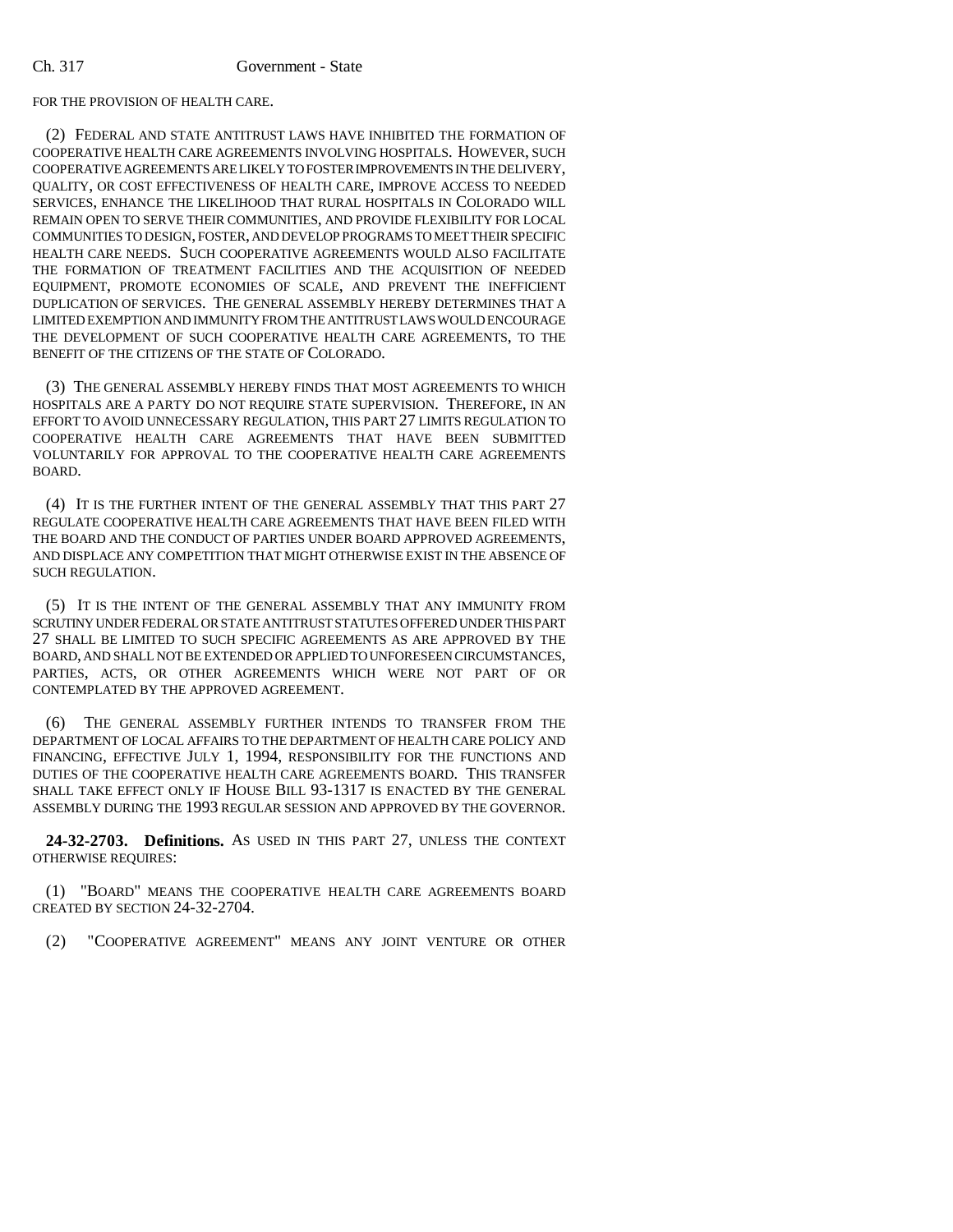AGREEMENT TO WHICH ONE OR MORE HOSPITALS ARE A PARTY FOR THE PURPOSE OF SHARING, ALLOCATING, CONSOLIDATING, OR REFERRING:

(a) PATIENTS, PERSONNEL, INSTRUCTIONAL PROGRAMS, SUPPORT SERVICES, AND FACILITIES;

(b) MEDICAL, DIAGNOSTIC, OR THERAPEUTIC FACILITIES, SERVICES, OR PROCEDURES; OR

(c) OTHER SERVICES TRADITIONALLY OFFERED BY HEALTH CARE PROVIDERS.

(3) "HOSPITAL" MEANS ANY HOSPITAL LICENSED OR CERTIFIED PURSUANT TO SECTION  $25-1-107$  (1) (I) OR (1) (I) (II), C.R.S., OR ANY ENTITY CONTROLLING, CONTROLLED BY, OR UNDER COMMON CONTROL WITH A LICENSED OR CERTIFIED HOSPITAL.

**24-32-2704. Cooperative health care agreements board - creation - members - repeal.** (1) THERE IS HEREBY CREATED IN THE OFFICE OF THE EXECUTIVE DIRECTOR OF THE DEPARTMENT OF LOCAL AFFAIRS THE COOPERATIVE HEALTH CARE AGREEMENTS BOARD, WHICH SHALL CONSIST OF ELEVEN MEMBERS APPOINTED BY THE GOVERNOR WITH THE CONSENT OF THE SENATE. THE BOARD SHALL INCLUDE AT LEAST ONE MEMBER FROM EACH CONGRESSIONAL DISTRICT, NO MORE THAN SIX MEMBERS SHALL BE AFFILIATED WITH THE SAME POLITICAL PARTY, AND AT LEAST ONE MEMBER SHALL RESIDE WEST OF THE CONTINENTAL DIVIDE. THE BOARD SHALL BE MADE UP OF MEMBERS FROM THE GROUPS AND INDUSTRIES LISTED IN THIS SUBSECTION (1) AS FOLLOWS:

(a) TWO PRACTICING HOSPITAL ADMINISTRATORS, ONE FROM A HOSPITAL WITH FEWER THAN FIFTY BEDS;

(b) ONE CURRENTLY SERVING HOSPITAL BOARD MEMBER;

- (c) ONE PRACTICING LICENSED PHYSICIAN;
- (d) TWO CONSUMERS;
- (e) ONE HEALTH CARE PAYOR;

(f) TWO REPRESENTATIVES FROM BUSINESS AND INDUSTRY, ONE OF WHOM SHALL BE AN INDEPENDENT SMALL BUSINESS OWNER;

(g) ONE PRACTICING ATTORNEY WHO HAS PARTICULAR KNOWLEDGE OR EXPERTISE IN ANTITRUST LAW; AND

(h) ONE HEALTH CARE ECONOMIST.

(2) THE INITIAL BOARD SHALL BE DIVIDED INTO ONE GROUP OF FOUR MEMBERS, ONE GROUP OF THREE MEMBERS, AND TWO GROUPS OF TWO MEMBERS, ALL AS DESIGNATED BY THE GOVERNOR. THE TERM OF THE FIRST GROUP SHALL EXPIRE ON JUNE 30, 1994, THE TERM OF THE SECOND GROUP SHALL EXPIRE ON JUNE 30, 1995, THE TERM OF THE THIRD GROUP SHALL EXPIRE ON JUNE 30, 1996, AND THE TERM OF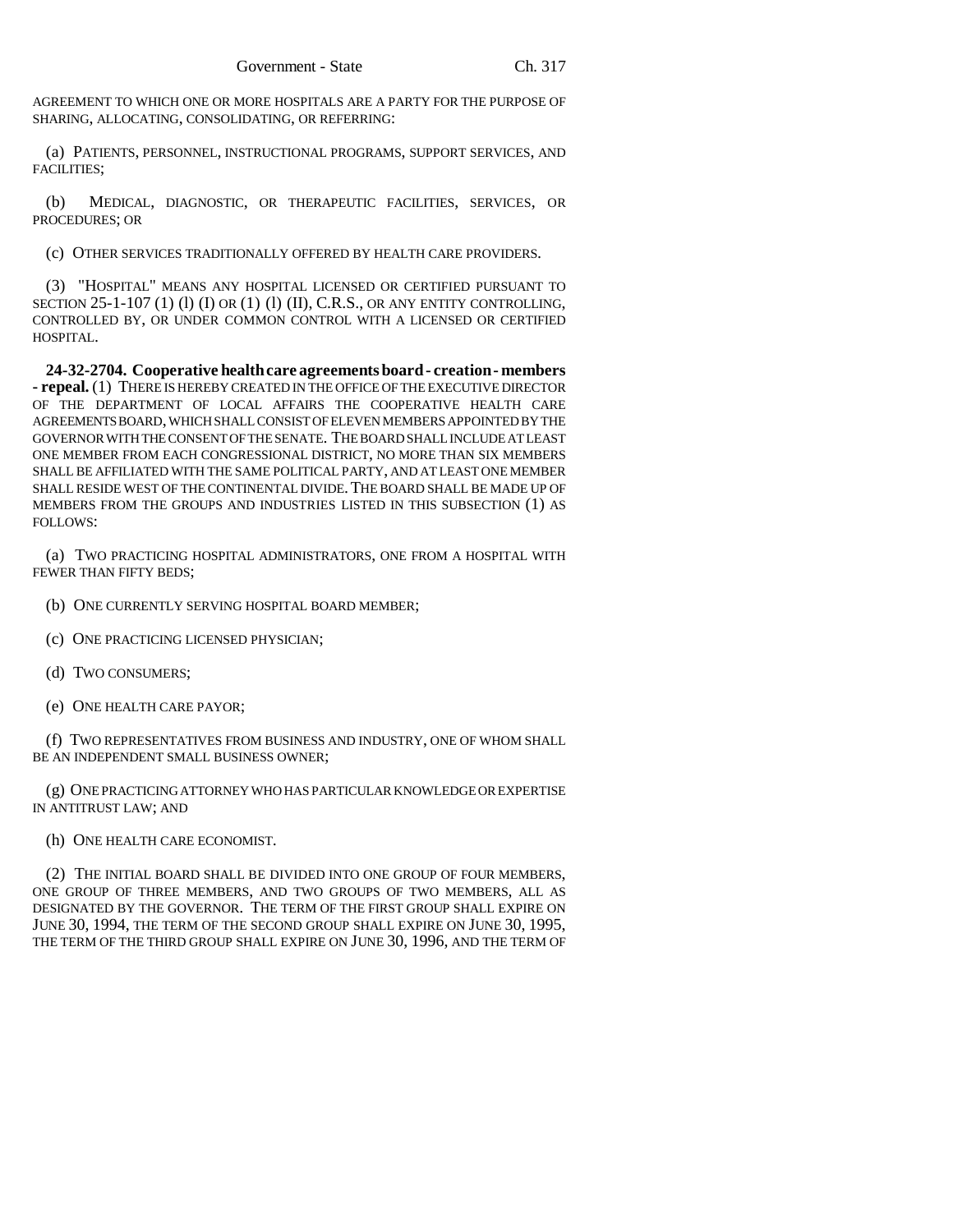### Ch. 317 Government - State

THE FOURTH GROUP SHALL EXPIRE ON JUNE 30, 1997. THEREAFTER, WHEN THE TERM OF ANY MEMBER EXPIRES THE SUCCESSOR SHALL BE APPOINTED FOR A TERM OF FOUR YEARS. EACH MEMBER SHALL SERVE UNTIL THE MEMBER'S RESIGNATION, DEATH, OR REMOVAL DURING SUCH MEMBER'S TERM OR, IN THE CASE OF A MEMBER WHOSE TERM HAS EXPIRED, UNTIL A SUCCESSOR HAS BEEN APPOINTED AND QUALIFIED. THE GOVERNOR, WITH THE CONSENT OF THE SENATE, SHALL FILL ANY VACANCY FOR THE REMAINDER OF THE UNEXPIRED TERM. ALL MEMBERS SHALL BE ELIGIBLE FOR REAPPOINTMENT; EXCEPT THAT THEY SHALL SERVE NO MORE THAN TWO FOUR-YEAR TERMS. INITIAL APPOINTEES SHALL BE ALLOWED TO SERVE TWO FOUR-YEAR TERMS IN ADDITION TO THEIR INITIAL TERM. ANY MEMBER APPOINTED BY THE GOVERNOR WHEN THE GENERAL ASSEMBLY IS NOT IN REGULAR SESSION SHALL BE DEEMED TO HAVE BEEN APPOINTED AND QUALIFIED UNTIL SUCH APPOINTMENT IS APPROVED OR REJECTED BY THE SENATE. SUCH APPOINTMENT SHALL BE SUBMITTED TO THE SENATE FOR ITS APPROVAL OR REJECTION DURING THE SESSION OF THE GENERAL ASSEMBLY THAT IMMEDIATELY FOLLOWS THE APPOINTMENT.

(3) THE NOMINEES TO MEMBERSHIP ON THE BOARD SHALL DISCLOSE ANY POTENTIAL CONFLICTS OF INTEREST TO THE GOVERNOR AND THE PRESIDENT OF THE SENATE PRIOR TO CONFIRMATION. MEMBERS OF THE BOARD SHALL BE SUBJECT TO THE STANDARDS OF CONDUCT DESCRIBED IN ARTICLE 18 OF THIS TITLE. THE BOARD SHALL, AS ONE OF ITS FIRST ACTIONS, ADOPT RULES TO GOVERN EX PARTE CONTACTS AND COMMUNICATIONS BETWEEN ITS MEMBERS AND APPLICANTS, AND SHALL ESTABLISH POLICIES TO REQUIRE ANY MEMBER WHO HAS A CONFLICT OF INTEREST TO IMMEDIATELY DISCLOSE SUCH CONFLICT AND RECUSE HIMSELF OR HERSELF FROM VOTING IN ANY PROCEEDING ASSOCIATED WITH THE CONFLICT OF INTEREST.

(4) ONE BOARD MEMBER, DESIGNATED BY THE GOVERNOR, SHALL CALL AND CONVENE THE INITIAL ORGANIZATIONAL MEETING OF THE BOARD AND SHALL SERVE AS ITS CHAIRPERSON PRO TEMPORE. AT SUCH MEETING AND ANNUALLY THEREAFTER THE BOARD SHALL ELECT FROM ITS MEMBERSHIP A CHAIRPERSON, A VICE-CHAIRPERSON, AND A SECRETARY. ALL BOARD OFFICERS SHALL HOLD OFFICE AT THE PLEASURE OF THE BOARD. THE SECRETARY, WITH SUCH ASSISTANCE AS THE BOARD MAY PRESCRIBE, SHALL KEEP A RECORD OF THE PROCEEDINGS OF THE BOARD AND SHALL BE CUSTODIAN OF THE MINUTE BOOKS, THE BOARD'S OFFICIAL SEAL, AND ALL BOOKS, DOCUMENTS, AND PAPERS FILED WITH THE BOARD. REGULAR MEETINGS SHALL BE HELD AT LEAST ONCE EVERY THREE MONTHS, AT SUCH TIMES AS MAY BE FIXED BY RESOLUTION OF THE BOARD. SPECIAL MEETINGS MAY BE HELD IN ACCORDANCE WITH THE BYLAWS. ALL MEETINGS OF THE BOARD SHALL BE OPEN TO THE PUBLIC, AS PROVIDED IN SECTION 24-6-402. A MAJORITY OF THE BOARD SHALL CONSTITUTE A QUORUM FOR THE TRANSACTION OF ITS BUSINESS. MEMBERS SHALL RECEIVE THE SAME PER DIEM COMPENSATION AND REIMBURSEMENT OF EXPENSES AS THOSE PROVIDED IN SECTION 24-34-102 (13) FOR MEMBERS OF BOARDS AND COMMISSIONS IN THE DIVISION OF REGISTRATIONS. ALL BOARD MEETINGS SHALL BE DEEMED TO HAVE BEEN DULY CALLED AND REGULARLY HELD AND ALL ORDERS AND PROCEEDINGS OF THE BOARD SHALL BE DEEMED TO HAVE BEEN AUTHORIZED, UNLESS PROVED TO THE CONTRARY.

(5) ALL BOARD MEMBERS SHALL SERVE AT THE PLEASURE OF THE GOVERNOR; EXCEPT THAT ANY MEMBER SHALL BE REMOVED BY THE GOVERNOR IF SUCH MEMBER FAILS FOR ANY REASON TO ATTEND THREE REGULAR MEETINGS DURING ANY TWELVE-MONTH PERIOD, AND THE BOARD HAS NOT ENTERED ITS APPROVAL OF ANY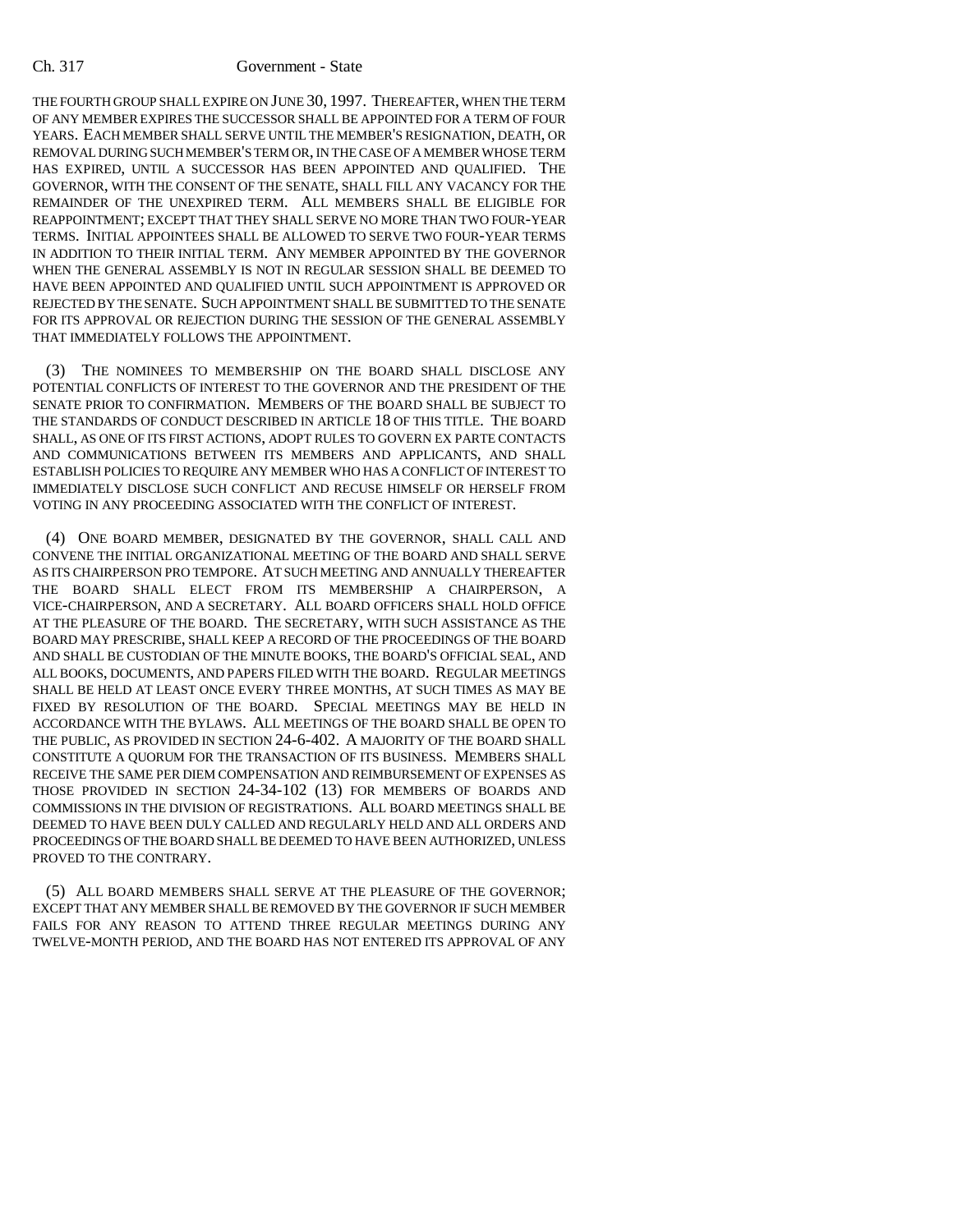SUCH ABSENCE IN ITS MINUTES. DURING THEIR TERMS OF OFFICE ALL BOARD MEMBERS ARE PROHIBITED FROM BEING A PARTY TO A CONTRACT FOR PROFIT WITH THE BOARD.

(6) THE EXECUTIVE DIRECTOR OF THE DEPARTMENT OF LOCAL AFFAIRS SHALL PROVIDE SUCH CLERICAL AND PROFESSIONAL STAFF AND MEETING FACILITIES AS ARE NECESSARY FOR THE BOARD TO CARRY OUT ITS FUNCTIONS PURSUANT TO THIS PART 27.

**24-32-2705. Powers of the board - approval of cooperative agreement repeal of section.** (1) THE PARTIES TO A COOPERATIVE AGREEMENT MAY APPLY TO THE BOARD FOR APPROVAL OF THE AGREEMENT. A COPY OF THE APPLICATION SHALL BE SERVED ON THE ATTORNEY GENERAL. THE APPLICATION SHALL INCLUDE:

(a) A COPY OF THE AGREEMENT TOGETHER WITH AN IDENTIFICATION OF THE PARTIES TO THE AGREEMENT AND EACH PARTY RECEIVING IMMUNITY FROM ANTITRUST LAWS BECAUSE OF COMPLIANCE WITH THIS PART 27;

(b) A DESCRIPTION, WITH PARTICULARITY, OF THE NATURE AND SCOPE OF THE COOPERATION AND JOINT ACTIVITIES CONTEMPLATED BY THE AGREEMENT;

(c) A DESCRIPTION OF THE CONSIDERATION PASSING TO ANY PARTY UNDER THE AGREEMENT;

(d) A SUCCINCT EXPLANATION OF HOW THE STANDARD SET FORTH IN SECTION 24-32-2706 (1) APPLIES TO THE AGREEMENT; AND

(e) ANY MATERIAL OR INFORMATION THAT THE BOARD MAY REASONABLY REQUIRE BY REGULATION THAT IS RELEVANT TO THE STANDARD SET FORTH IN SECTION 24-32-2706 (1).

(2) THE BOARD SHALL REVIEW ALL SUBMITTED APPLICATIONS IN ACCORDANCE WITH THE STANDARD SET FORTH IN SECTION 24-32-2706 (1). ITS REVIEW SHALL BE SUBJECT TO THE PROVISIONS OF SECTION 24-4-103  $(2)$ ,  $(3)$ ,  $(4)$   $(a)$ ,  $(4)$   $(c)$ ,  $(13)$ , AND (14) AND SUCH OTHER PROCEDURES AS MAY BE PRESCRIBED BY REGULATION, WHICH REGULATIONS SHALL REQUIRE A PUBLIC HEARING. NOTICE OF ALL APPLICATIONS SUBMITTED TO THE BOARD SHALL BE OFFICIALLY PUBLISHED AS OTHERWISE PROVIDED BY LAW, AND SHALL BE MAILED TO ANY PERSON REQUESTING SUCH NOTICE. THE ATTORNEY GENERAL MAY BECOME A PARTY TO ANY PROCEEDING UNDER THIS SECTION BY FILING A WRITTEN APPEARANCE WITH THE BOARD WITHIN THIRTY DAYS AFTER SERVICE OF THE APPLICATION. THE BOARD SHALL APPROVE OR DISAPPROVE AN APPLICATION, IN WHOLE OR IN PART, WITHIN NINETY DAYS AFTER THE DATE THE COMPLETED APPLICATION WAS FILED. THE BOARD'S DECISION SHALL BE IN WRITING AND SHALL INCLUDE ITS SPECIFIC FINDINGS AND THE BASIS THEREFOR, AS WELL AS ANY REASONABLE AND RELATED CONDITIONS OR RESTRICTIONS IMPOSED PURSUANT TO SECTION 24-32-2706 (1). THE BOARD SHALL SERVE COPIES OF ITS DECISION ON THE APPLICANTS, THE ATTORNEY GENERAL, AND ANY OTHER ADMITTED PARTY. IF THE BOARD'S APPROVAL IS PARTIAL THE DECISION SHALL SPECIFY WHICH ASPECTS OF THE COOPERATIVE AGREEMENT HAVE BEEN APPROVED AND WHICH HAVE NOT. ACTIONS OF THE BOARD TO APPROVE, DISAPPROVE, OR MODIFY A COOPERATIVE HEALTH CARE AGREEMENT SHALL NOT BE SET ASIDE BY THE EXECUTIVE DIRECTOR OF THE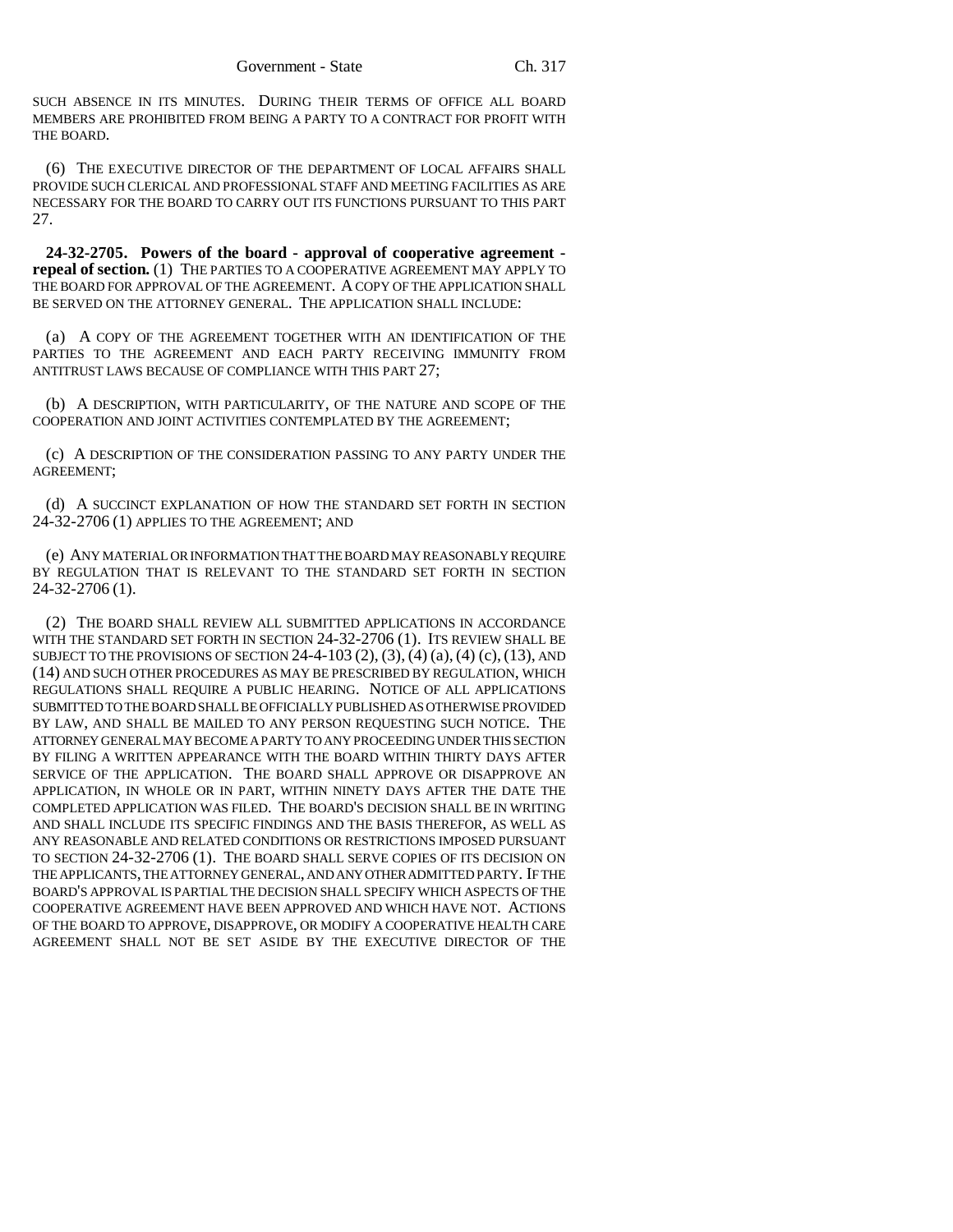DEPARTMENT OF LOCAL AFFAIRS, OR THE EXECUTIVE DIRECTOR OF ANY SUBSEQUENT DEPARTMENT TO WHICH THE BOARD MAY BE TRANSFERRED, EXCEPT UPON THE GROUNDS SET FORTH IN SECTION 24-4-106 (7).

(3) THE APPROVAL OF A COOPERATIVE AGREEMENT BY THE BOARD SHALL NOT PRECLUDE BOARD CONSIDERATION OR APPROVAL OF ANY OTHER COOPERATIVE AGREEMENT.

(4) THE BOARD SHALL NOT BE AUTHORIZED ON OR AFTER JULY 1, 1998, TO APPROVE ANY COOPERATIVE AGREEMENTS THAT IT HAS NOT PREVIOUSLY APPROVED. THE BOARD SHALL CONTINUE TO HAVE AND TO EXERCISE ALL OF ITS POWERS AS SET FORTH IN THIS PART 27 WITH RESPECT TO COOPERATIVE AGREEMENTS APPROVED PRIOR TO JULY 1, 1998, INCLUDING WITHOUT LIMITATION ITS POWER TO TERMINATE OR MODIFY ITS APPROVAL, REQUIRE THE SUBMISSION OF ANNUAL REPORTS AND OTHER INFORMATION, CONDUCT AUDITS, AND SUBPOENA WITNESSES AND THE PRODUCTION OF BOOKS, RECORDS, AND DOCUMENTS.

(5) SUBSECTIONS (1), (2), AND (3) OF THIS SECTION AND THIS SUBSECTION (5) ARE REPEALED, EFFECTIVE JULY 1, 1998.

**24-32-2706. Standard for approval - factors.** (1) THE BOARD SHALL APPROVE A COOPERATIVE AGREEMENT IF IT DETERMINES THAT SUCH AGREEMENT IS LIKELY TO IMPROVE THE COST EFFECTIVENESS, AVAILABILITY, QUALITY, OR DELIVERY OF HOSPITAL OR HEALTH CARE SERVICES IN COLORADO AND IS CONSISTENT WITH OTHER STATE STATUTORY HEALTH CARE POLICIES AND PROGRAMS. THE BOARD MAY IMPOSE SUCH REASONABLE AND RELATED CONDITIONS AND RESTRICTIONS ON THE PARTIES TO THE COOPERATIVE AGREEMENT AS IT DEEMS NECESSARY TO ASSURE COMPLIANCE WITH THE STANDARD SET FORTH IN THIS SUBSECTION (1).

(2) IN DETERMINING WHETHER A COOPERATIVE AGREEMENT MEETS THE STANDARD SET FORTH IN SUBSECTION (1) OF THIS SECTION, THE BOARD SHALL CONSIDER WHETHER SUCH AGREEMENT IS LIKELY TO:

(a) ENHANCE THE AVAILABILITY OR QUALITY OF HOSPITAL OR HEALTH CARE PROVIDED TO COLORADO CITIZENS;

(b) PRESERVE HOSPITAL OR OTHER HEALTH CARE FACILITIES OR SERVICES WITHIN GEOGRAPHIC PROXIMITY TO THE COMMUNITIES TRADITIONALLY SERVED BY SUCH FACILITIES;

(c) REDUCE THE COST OF SERVICES PROVIDED BY THE HEALTH CARE PROVIDERS INVOLVED;

(d) INCREASE THE EFFICIENCY WITH WHICH SERVICES ARE PROVIDED BY THE HEALTH CARE PROVIDERS INVOLVED;

(e) IMPROVE THE UTILIZATION OF HEALTH CARE RESOURCES AND CAPITAL EQUIPMENT;

(f) AVOID UNNECESSARY DUPLICATION OF HEALTH CARE RESOURCES;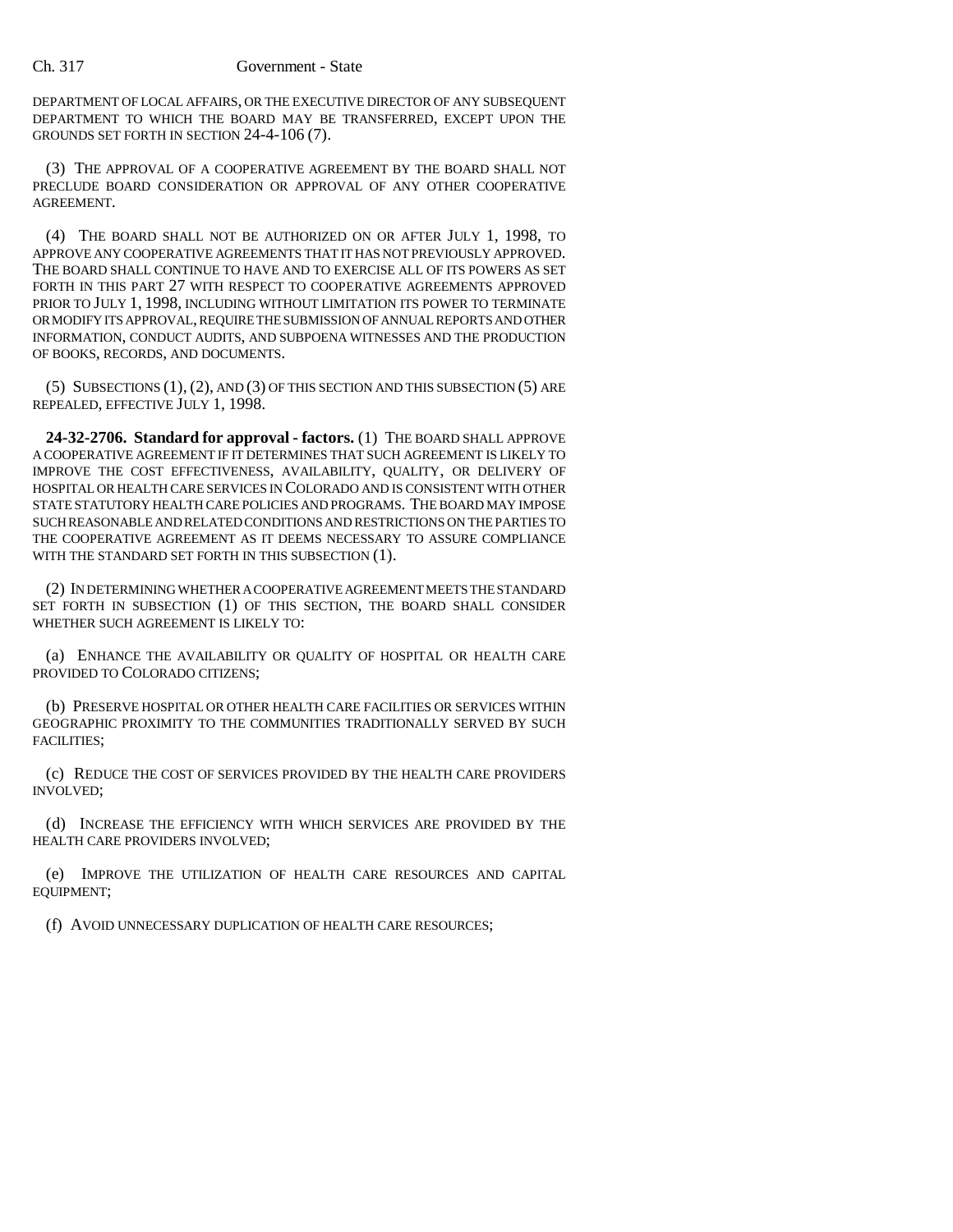(g) PROVIDE SERVICES THAT WOULD NOT OTHERWISE BE AVAILABLE;

(h) AFFECT PATIENTS AND EMPLOYEES OF PARTIES TO THE AGREEMENT, IF APPLICABLE; OR

(i) AFFECT COMPETITION IN THE HEALTH CARE SYSTEM, INCLUDING A CONSIDERATION OF THE BENEFITS OF ANY REDUCTION OR ELIMINATION OF COMPETITION AND WHETHER SUCH BENEFITS EQUAL OR EXCEED THE DISADVANTAGES OF ANY SUCH REDUCTION OR ELIMINATION OF COMPETITION. WHILE IT IS THE INTENT OF THE GENERAL ASSEMBLY TO DISPLACE COMPETITION, AS DESCRIBED IN SECTION 24-32-2702, IT IS ALSO THE INTENT OF THE GENERAL ASSEMBLY THAT THE BOARD SPECIFICALLY TAKE INTO CONSIDERATION THE EFFECT OF THE COOPERATIVE AGREEMENT ON COMPETITION AS WELL AS THE OTHER FACTORS IN THIS SUBSECTION (2) WHEN DETERMINING WHETHER TO GRANT OR DENY APPROVAL OF A COOPERATIVE AGREEMENT AND WHEN PERFORMING ITS CONTINUING OVERSIGHT RESPONSIBILITIES, AS SET FORTH IN SECTIONS 24-32-2708 AND 24-32-2709. IN ADDITION, IF THE ATTORNEY GENERAL BELIEVES THAT SUBSEQUENT TO APPROVAL AND IMPLEMENTATION OF A COOPERATIVE AGREEMENT THERE HAS BEEN A SUBSTANTIAL ADVERSE IMPACT ON COMPETITION BECAUSE OF SUCH AGREEMENT AND BECAUSE OF SUCH ADVERSE IMPACT THE AGREEMENT IS NO LONGER LIKELY TO MEET THE STANDARD SET FORTH IN SUBSECTION (1) OF THIS SECTION, THEN THE ATTORNEY GENERAL MAY AT ANY TIME REQUEST THE BOARD TO TAKE ACTION UNDER SECTIONS 24-32-2708 AND 24-32-2709. UPON SUCH REQUEST THE BOARD SHALL TAKE ACTION UNDER SUCH SECTIONS AND MAY INITIATE PROCEEDINGS UNDER THE PROVISIONS OF SECTION 24-32-2707 TO TERMINATE OR MODIFY ITS APPROVAL OF A COOPERATIVE AGREEMENT.

(3) IN ADDITION TO THE MATTERS DESCRIBED IN SUBSECTION (2) OF THIS SECTION, THE BOARD SHALL ALSO CONSIDER THE EXTENT OF COMMUNITY PLANNING AND SUPPORT FOR THE AGREEMENT, IF ANY.

**24-32-2707. Termination or modification of board approval.** (1) THE BOARD MAY TERMINATE OR MODIFY ITS APPROVAL OF A COOPERATIVE AGREEMENT IF IT DETERMINES BY A PREPONDERANCE OF THE EVIDENCE THAT:

(a) ITS APPROVAL OF THE AGREEMENT WAS PROCURED BY MATERIAL FRAUD OR MISREPRESENTATION;

(b) THE PARTIES HAVE FAILED, IN A MATERIAL RESPECT, TO COMPLY WITH THE TERMS OF THE AGREEMENT AS APPROVED BY THE BOARD OR WITH THE TERMS OF THE BOARD'S DECISION APPROVING THE AGREEMENT AND HAVE FAILED, TO THE REASONABLE SATISFACTION OF THE BOARD, TO CURE THEIR NONCOMPLIANCE; OR

(c) THE AGREEMENT NO LONGER MEETS THE STANDARD FOR APPROVAL SET FORTH IN SECTION 24-32-2706 (1) BECAUSE OF MATERIALLY CHANGED CIRCUMSTANCES.

(2) THE BOARD SHALL NOT TERMINATE ITS APPROVAL OF A COOPERATIVE AGREEMENT PURSUANT TO PARAGRAPH (c) OF SUBSECTION (1) OF THIS SECTION IF IT IS REASONABLY POSSIBLE FOR THE PARTIES TO MODIFY THE AGREEMENT TO ACCOMMODATE THE EFFECT OF THE CHANGED CIRCUMSTANCES.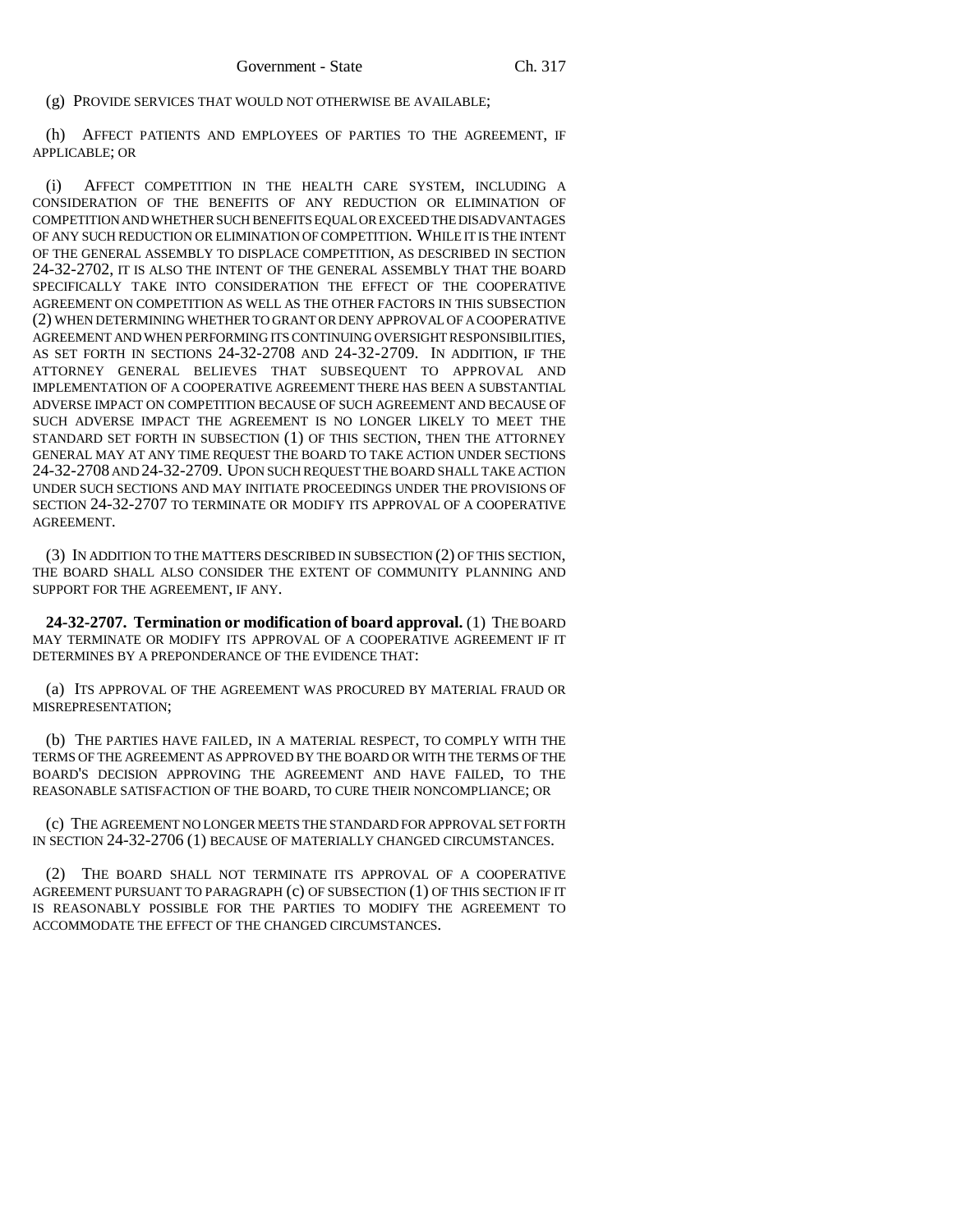#### Ch. 317 Government - State

(3) ANY DETERMINATION MADE BY THE BOARD PURSUANT TO SUBSECTION (1) OF THIS SECTION SHALL BE MADE ONLY AFTER AN OPPORTUNITY FOR A HEARING HAS BEEN PROVIDED IN ACCORDANCE WITH THE PROVISIONS OF SECTION 24-4-105 AND NOTICE HAS BEEN GIVEN TO THE PARTIES TO THE AGREEMENT, THE ATTORNEY GENERAL, AND ANY OTHER PARTIES ADMITTED TO ANY PREVIOUS PROCEEDING INVOLVING THE AGREEMENT.

(4) THE ATTORNEY GENERAL MAY APPEAR BEFORE THE BOARD IN CONNECTION WITH ANY PROCEEDING DESCRIBED IN SUBSECTION (1) OF THIS SECTION AND MAY PROVIDE TESTIMONY RELATING THERETO. ANY PARTY TO A PROCEEDING SHALL HAVE AN OPPORTUNITY TO RESPOND TO TESTIMONY GIVEN BY THE ATTORNEY GENERAL.

(5) THE TERMINATION OF ANY APPROVAL OF AN AGREEMENT BY THE BOARD PURSUANT TO PARAGRAPH (c) OF SUBSECTION (1) OF THIS SECTION SHALL BE PROSPECTIVE IN APPLICATION.

**24-32-2708. Reports - audits.** (1) THE BOARD SHALL PROMULGATE RULES REQUIRING THE PARTIES TO ANY APPROVED COOPERATIVE AGREEMENT TO SUBMIT ANNUAL REPORTS THAT PROVIDE INFORMATION REASONABLY NECESSARY TO ENABLE THE BOARD TO EVALUATE THE IMPACT OF THE AGREEMENT ON THE AVAILABILITY, COST EFFECTIVENESS, QUALITY, AND DELIVERY OF HOSPITAL OR HEALTH CARE SERVICES AND TO DETERMINE WHETHER SUCH PARTIES HAVE COMPLIED WITH THE TERMS OF THE AGREEMENT AND WITH THE ORDER OF THE BOARD APPROVING SUCH TERMS. FOR THE PURPOSES OF THIS SUBSECTION (1), THE BOARD SHALL REVIEW EACH ANNUAL REPORT.

(2) THE BOARD MAY, OR UPON REQUEST OF THE ATTORNEY GENERAL SHALL, CONDUCT SUCH AUDITS OF THE BOOKS, RECORDS, AND OTHER DOCUMENTS PERTAINING TO THE AGREEMENT AND OF THE OPERATIONS UNDER THE AGREEMENT AS THE BOARD OR THE ATTORNEY GENERAL SHALL DETERMINE TO BE REASONABLY NECESSARY. ANY SUCH AUDIT SHALL BE FOR THE PURPOSE OF DETERMINING WHETHER GROUNDS EXIST TO INITIATE PROCEEDINGS TO MODIFY OR TERMINATE THE APPROVAL OF AN AGREEMENT PURSUANT TO SECTION 24-32-2707.

(3) NOTHING IN THIS PART 27 SHALL BE CONSTRUED TO LIMIT OR AFFECT ANY OTHER INVESTIGATIVE AUTHORITY PROVIDED BY LAW TO THE ATTORNEY GENERAL.

**24-32-2709. Discovery procedures.** THE CHAIRPERSON OF THE BOARD OR THE CHAIRPERSON'S DESIGNEE MAY, OR UPON REQUEST OF THE ATTORNEY GENERAL SHALL, SUBPOENA WITNESSES AND THE PRODUCTION OF BOOKS, RECORDS, AND DOCUMENTS THAT ARE PERTINENT TO AN APPLICATION OR TO THE MODIFICATION OR TERMINATION OF THE APPROVAL OF A COOPERATIVE AGREEMENT. ANY SUCH SUBPOENA SHALL BE SERVED IN THE MANNER PROVIDED BY RULE 45, COLORADO RULES OF CIVIL PROCEDURE, AND SHALL BE ENFORCEABLE IN ANY DISTRICT COURT.

**24-32-2710. Open records.** THE BOARD SHALL MAINTAIN ON FILE ALL COOPERATIVE AGREEMENTS WHICH IT HAS APPROVED AND WHICH REMAIN IN EFFECT. ALL AGREEMENTS SUBMITTED TO THE BOARD SHALL BE OPEN FOR PUBLIC REVIEW AND INSPECTION. ANY PARTY TO AN AGREEMENT WHICH HAS BEEN TERMINATED BY AGREEMENT OF THE PARTIES SHALL FILE A NOTICE OF THE TERMINATION WITH THE BOARD WITHIN THIRTY DAYS AFTER THE TERMINATION.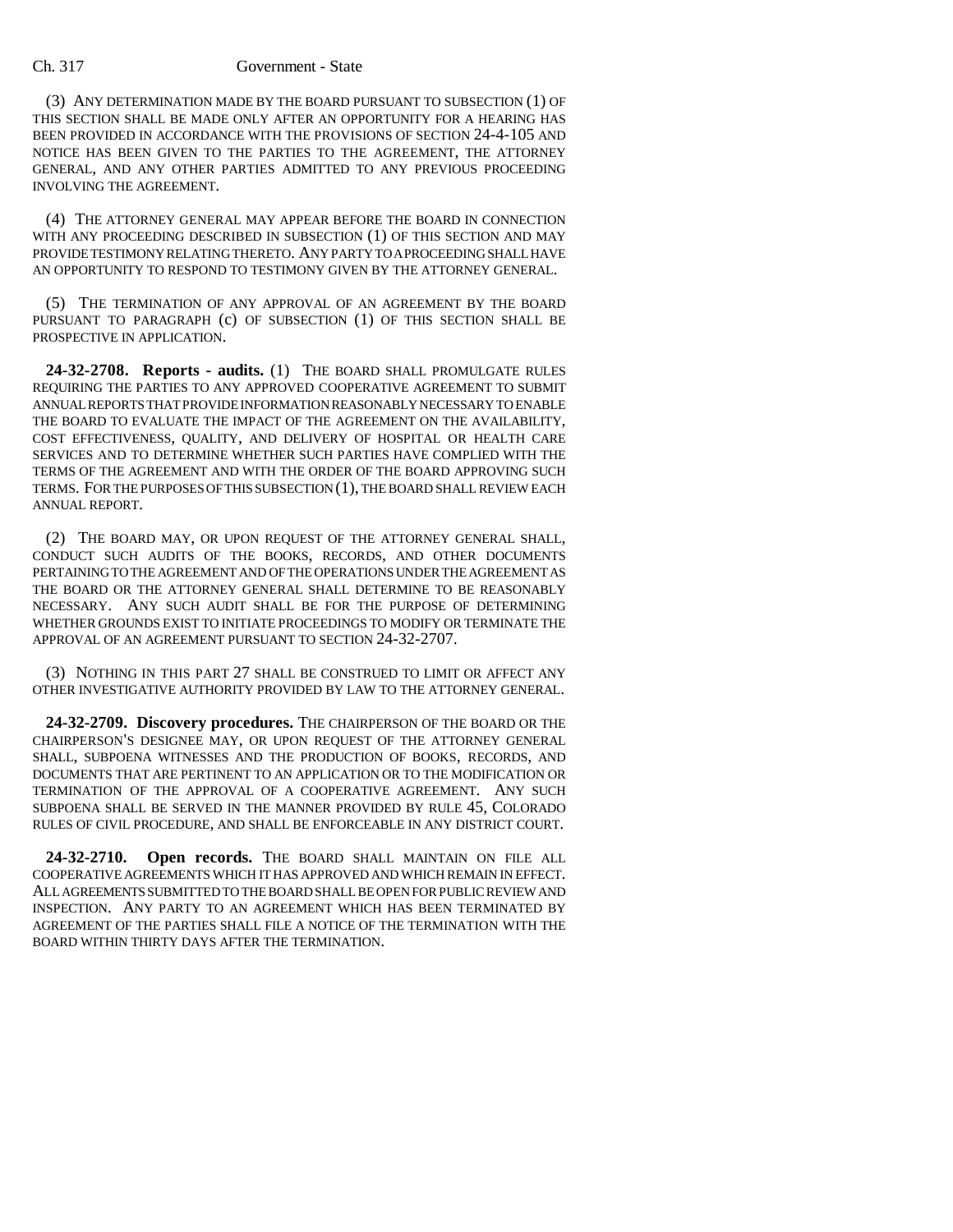**24-32-2711. Judicial review of board action.** ANY APPLICANT, THE ATTORNEY GENERAL, OR ANY PARTY AGGRIEVED BY A DECISION OF THE BOARD WITH RESPECT TO ITS APPROVAL OR DISAPPROVAL OF ALL OR PART OF AN APPLICATION, ITS REFUSAL TO ACT ON AN APPLICATION, OR ITS DECISION TO TERMINATE OR MODIFY ITS APPROVAL OF A COOPERATIVE AGREEMENT SHALL BE ENTITLED TO JUDICIAL REVIEW OF SUCH ACTION IN ACCORDANCE WITH SECTION 24-4-106.

**24-32-2712. Immunity - notice requirements.** (1) ANY PARTY TO A COOPERATIVE AGREEMENT WHICH HAS BEEN APPROVED IN WHOLE OR IN PART BY THE BOARD PURSUANT TO SECTION 24-32-2705 SHALL BE IMMUNE FROM ANY CIVIL OR CRIMINAL ANTITRUST ACTION, IF SUCH ACTION IS BASED UPON THE COOPERATIVE AGREEMENT OR ARISES FROM CONDUCT OR ACTIVITY REASONABLY NECESSARY AND REASONABLY FORESEEABLE TO IMPLEMENT SUCH AGREEMENT OR ANY DECISION OR ORDER ISSUED BY THE BOARD.

(2) ANY PARTY TO A COOPERATIVE AGREEMENT THAT HAS BEEN FILED WITH THE BOARD PURSUANT TO SECTION 24-32-2705 SHALL BE IMMUNE FROM ANY CIVIL OR CRIMINAL ANTITRUST ACTION, IF SUCH ACTION IS BASED UPON OR ARISES FROM THE NEGOTIATION OF OR ENTERING INTO THE COOPERATIVE AGREEMENT.

(3) ALL PERSONS WHO PARTICIPATE IN COMMUNITY PLANNING, DISCUSSIONS, OR NEGOTIATIONS INTENDED IN GOOD FAITH TO CULMINATE IN A COOPERATIVE AGREEMENT TO BE FILED WITH THE BOARD PURSUANT TO THE PROVISIONS OF THIS PART 27 SHALL BE IMMUNE FROM ANY CIVIL OR CRIMINAL ANTITRUST ACTION, IF SUCH ACTION IS BASED UPON OR ARISES FROM SUCH CONDUCT.

(4) (a) THE IMMUNITY PROVIDED IN THIS SECTION SHALL APPLY ONLY TO COMMUNITY PLANNING, DISCUSSIONS, AND NEGOTIATIONS THAT OCCUR AFTER NOTICE OF SUCH ACTIVITIES HAS BEEN SENT TO THE BOARD, IN ACCORDANCE WITH THE REQUIREMENTS OF PARAGRAPH (b) OF THIS SUBSECTION (4).

(b) THE NOTICE TO THE BOARD SHALL INCLUDE A DESCRIPTION OF THE PROPOSED PURPOSE OF THE AGREEMENT, THE POTENTIAL PARTIES, AND THE POTENTIAL NATURE AND SCOPE OF THE COOPERATION AND JOINT ACTIVITIES CONTEMPLATED. THE PERSONS FILING SUCH NOTICE SHALL ALSO NOTIFY THE BOARD IF NEGOTIATIONS HAVE TERMINATED, OR, IF NEGOTIATIONS ARE CONTINUING THEY SHALL NOTIFY THE BOARD OF THE PROGRESS OF NEGOTIATIONS AT LEAST ONCE EVERY SIX MONTHS. THE BOARD MAY REQUEST ADDITIONAL INFORMATION FROM THE POTENTIAL PARTIES AND MAY COMMUNICATE WITH AND MONITOR THEM IN ANY MANNER THEY DEEM NECESSARY, BUT SHALL NOT HINDER OR INTERFERE WITH NEGOTIATIONS.

(5) THE SUBMISSION OF A COOPERATIVE AGREEMENT FOR BOARD APPROVAL PURSUANT TO SECTION 24-32-2705 IS VOLUNTARY, AND THE FAILURE OF THE PARTIES TO ANY SUCH AGREEMENT TO SEEK APPROVAL SHALL NOT BE ADMISSIBLE IN ANY CIVIL OR CRIMINAL ANTITRUST ACTION, IF SUCH ACTION IS BASED UPON THE COOPERATIVE AGREEMENT OR ARISES FROM CONDUCT OR ACTIVITY REASONABLY NECESSARY AND REASONABLY FORESEEABLE TO IMPLEMENT THE COOPERATIVE AGREEMENT.

(6) NOTHING IN THIS PART 27 SHALL BE CONSTRUED TO LIMIT THE APPLICATION OF ANY OTHER STATUTE CONCERNING THE LICENSURE OF FACILITIES, SERVICES, OR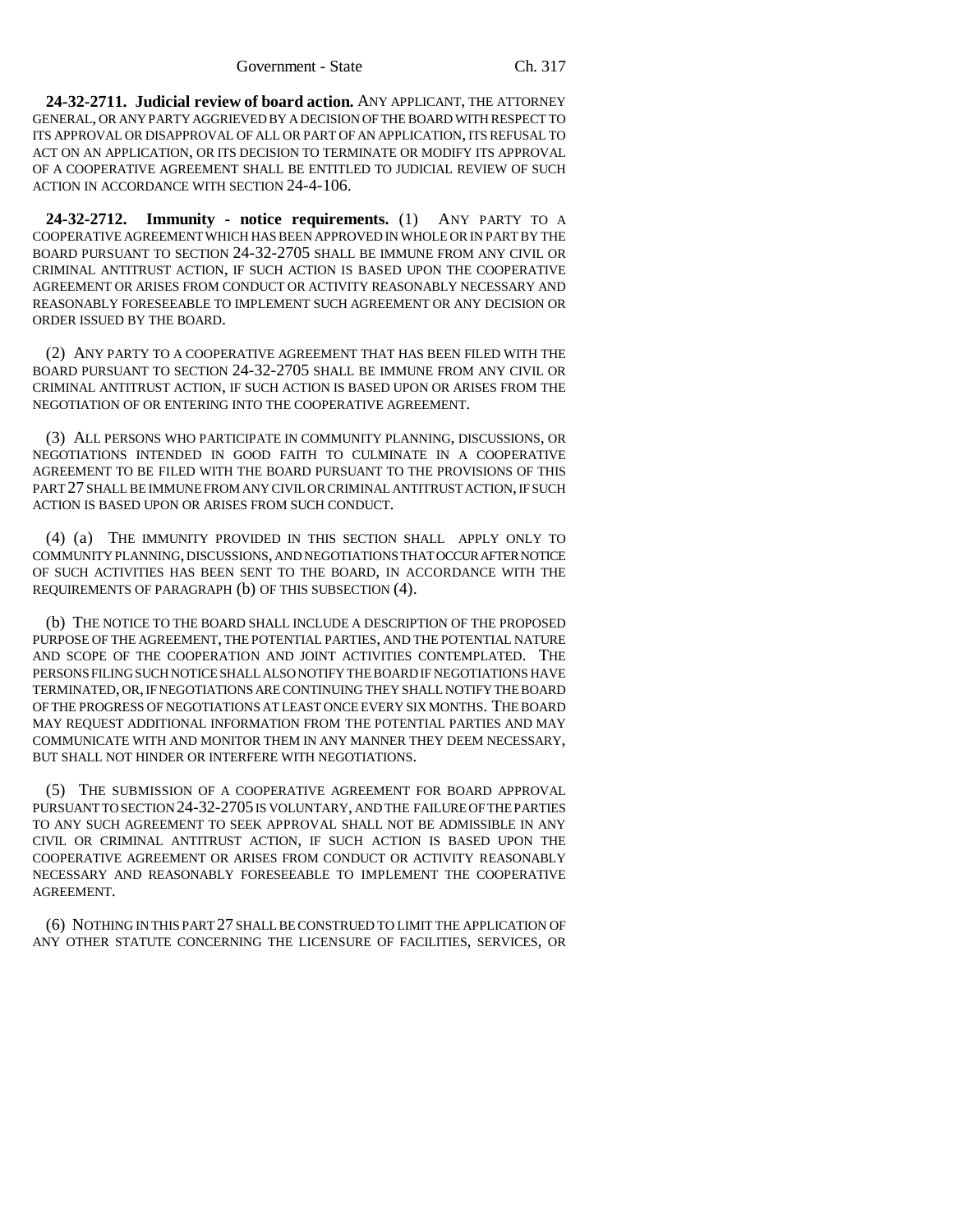PROFESSIONS, AND ANY ACTIVITIES UNDERTAKEN PURSUANT TO A COOPERATIVE AGREEMENT SHALL COMPLY WITH APPLICABLE LAW.

**24-32-2713. Fees - cooperative health care agreements fund.** (1) THE BOARD BY RULE SHALL ESTABLISH FEES FOR THE DIRECT AND INDIRECT COSTS OF THE ADMINISTRATION OF THIS PART 27, WHICH FEES SHALL BE ASSESSED WHENEVER ANY PARTY SUBMITS A COOPERATIVE HEALTH CARE AGREEMENT TO THE BOARD FOR APPROVAL. ALL FEES COLLECTED BY THE BOARD SHALL BE TRANSMITTED TO THE STATE TREASURER, WHO SHALL CREDIT THE SAME TO THE COOPERATIVE HEALTH CARE AGREEMENTS FUND, WHICH FUND IS HEREBY CREATED. THE MONEYS IN THE FUND SHALL BE SUBJECT TO ANNUAL APPROPRIATION BY THE GENERAL ASSEMBLY FOR THE DIRECT AND INDIRECT COSTS OF THE ADMINISTRATION OF THIS PART 27. AT THE END OF ANY FISCAL YEAR, ALL UNEXPENDED AND UNENCUMBERED MONEYS IN THE FUND SHALL REMAIN THEREIN AND SHALL NOT BE CREDITED OR TRANSFERRED TO THE GENERAL FUND OR ANY OTHER FUND.

(2) THE FOLLOWING FEES SHALL BE ESTABLISHED AND ASSESSED BY THE BOARD PURSUANT TO SUBSECTION (1) OF THIS SECTION:

- (a) AN APPLICATION FEE; AND
- (b) A PROCESSING FEE.

**24-32-2714. Board may accept donations and grants.** THE BOARD MAY ACCEPT DONATIONS AND GRANTS FOR ANY PURPOSE CONNECTED WITH ITS WORK AND HAS THE POWER TO DIRECT THE DISPOSITION OF ANY SUCH DONATIONS AND GRANTS FOR ANY PURPOSE CONSISTENT WITH THE TERMS AND CONDITIONS UNDER WHICH GIVEN; EXCEPT THAT NO GRANT OR DONATION SHALL BE ACCEPTED IF THE CONDITIONS ATTACHED TO SUCH GRANT OR DONATION REQUIRE THE EXPENDITURE THEREOF IN A MANNER CONTRARY TO LAW.

**24-32-2715. Repeal of board functions.** (1) BEFORE THE FUNCTIONS OF THE COOPERATIVE HEALTH CARE AGREEMENTS BOARD AS SET FORTH IN SECTION 24-32-2705 (1), (2), AND (3) ARE TERMINATED ON JULY 1, 1998, AS PROVIDED IN SECTION 24-32-2705 (5), AND NO LATER THAN JULY 1, 1997, THE DEPARTMENT OF LOCAL AFFAIRS SHALL COMPLETE AN ANALYSIS AND EVALUATION OF THE PERFORMANCE OF THE COOPERATIVE HEALTH CARE AGREEMENTS BOARD. IN CONDUCTING ITS ANALYSIS AND EVALUATION THE DEPARTMENT SHALL TAKE INTO CONSIDERATION, BUT NEED NOT BE LIMITED TO CONSIDERING, THE FACTORS LISTED IN SECTION 24-34-104 (9) (b). THE DEPARTMENT SHALL SUBMIT A REPORT TO THE GENERAL ASSEMBLY NO LATER THAN JULY 1, 1997, WITH SUCH SUPPORTING MATERIALS AS MAY BE REQUESTED, FOR REVIEW BY A STANDING COMMITTEE, AND A COPY OF THE REPORT SHALL BE MADE AVAILABLE TO EACH MEMBER OF THE GENERAL ASSEMBLY. SUCH REPORT SHALL INCLUDE THE DEPARTMENT'S FINDINGS AND RECOMMENDATIONS, INCLUDING WHETHER THE BOARD SHOULD BE TERMINATED, CONTINUED, OR REESTABLISHED, WHETHER ITS FUNCTIONS SHOULD BE TERMINATED, CONTINUED, REVISED, OR REESTABLISHED, AND, IF IT DEEMS ADVISABLE, MAY INCLUDE PROPOSED BILLS TO CARRY OUT ITS RECOMMENDATIONS.

(2) PRIOR TO THE TERMINATION, CONTINUATION, REESTABLISHMENT, OR REVISION OF THE BOARD OR ITS FUNCTIONS, A COMMITTEE OF REFERENCE IN EACH HOUSE OF THE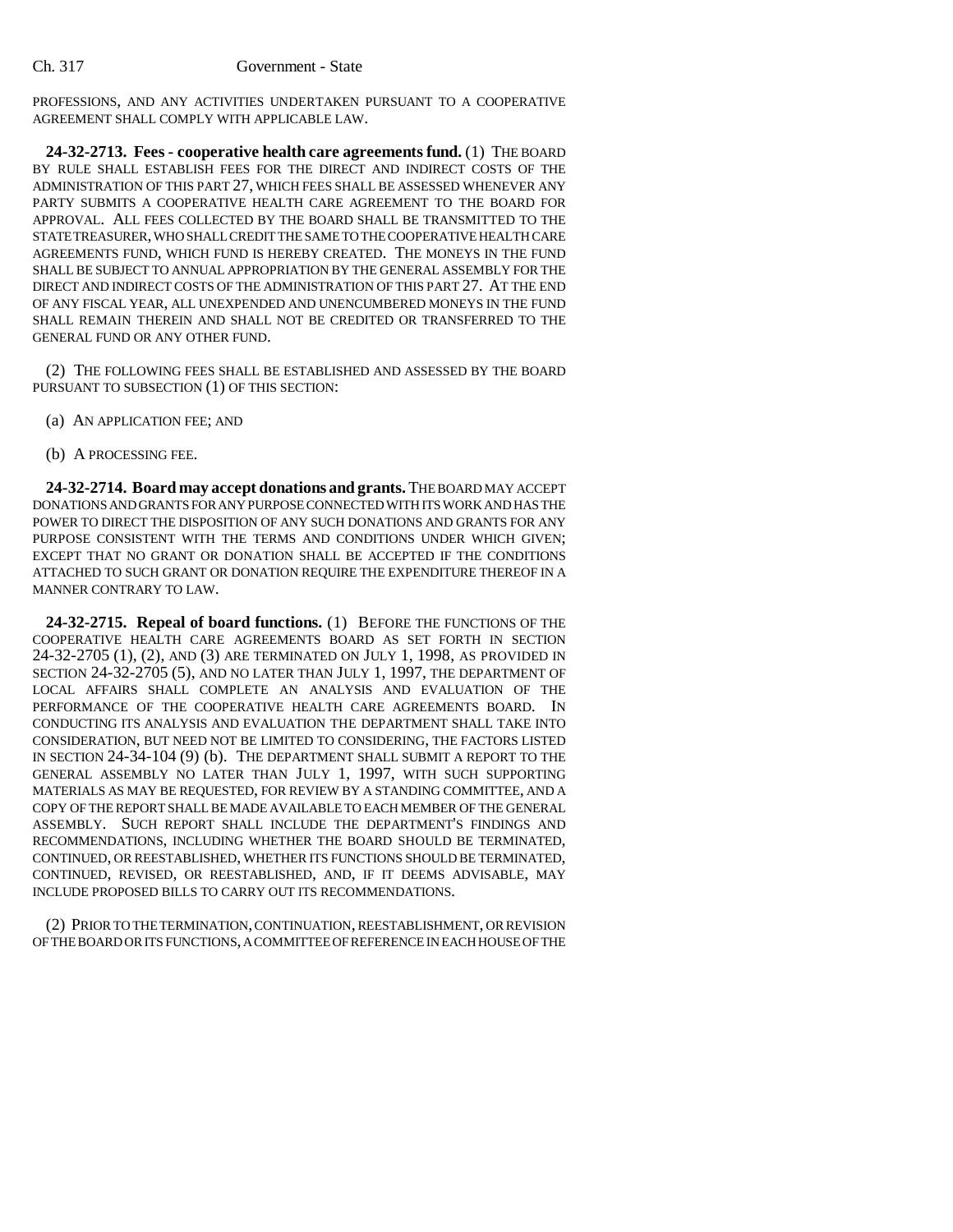GENERAL ASSEMBLY SHALL HOLD A PUBLIC HEARING TO CONSIDER THE REPORT PROVIDED BY THE DEPARTMENT OF LOCAL AFFAIRS, WHICH HEARING SHALL INCLUDE THE FACTORS AND TESTIMONY SET FORTH IN SECTION 24-34-104 (9) (b).

**SECTION 2.** 6-4-108, Colorado Revised Statutes, 1992 Repl. Vol., is amended BY THE ADDITION OF A NEW SUBSECTION to read:

**6-4-108. Exemptions.** (5) NOTHING IN THIS ARTICLE SHALL PROHIBIT OR BE CONSTRUED TO PROHIBIT:

(a) THE FORMATION OF A COOPERATIVE HEALTH CARE AGREEMENT THAT HAS BEEN APPROVED IN WHOLE OR IN PART IN ACCORDANCE WITH THE PROVISIONS OF PART 27 OF ARTICLE 32 OF TITLE 24, C.R.S.;

(b) ANY CONDUCT OR ACTIVITY REASONABLY NECESSARY AND REASONABLY FORESEEABLE TO IMPLEMENT A BOARD-APPROVED COOPERATIVE HEALTH CARE AGREEMENT OR A DECISION OR ORDER ISSUED BY THE COOPERATIVE HEALTH CARE AGREEMENTS BOARD PURSUANT TO PART 27 OF ARTICLE 32 OF TITLE 24, C.R.S.;

(c) THE NEGOTIATION OF OR ENTERING INTO ANY COOPERATIVE HEALTH CARE AGREEMENT WHICH IS FILED WITH THE COOPERATIVE HEALTH CARE AGREEMENTS BOARD; OR

(d) COMMUNITY PLANNING, DISCUSSIONS, OR NEGOTIATIONS INTENDED IN GOOD FAITH TO CULMINATE IN A COOPERATIVE HEALTH CARE AGREEMENT TO BE FILED WITH THE COOPERATIVE HEALTH CARE AGREEMENTS BOARD. SUCH AGREEMENTS, CONDUCT, OR ACTIVITIES SHALL NOT BE HELD OR CONSTRUED TO BE ILLEGAL COMBINATIONS OR CONSPIRACIES IN RESTRAINT OF TRADE UNDER THIS ARTICLE.

**SECTION 3.** 24-1-125, Colorado Revised Statutes, 1988 Repl. Vol., as amended, is amended BY THE ADDITION OF A NEW SUBSECTION to read:

**24-1-125. Department of local affairs - creation.** (9) THE COOPERATIVE HEALTH AGREEMENTS BOARD, CREATED IN PART 27 OF ARTICLE 32 OF THIS TITLE, SHALL EXERCISE ITS POWERS AND PERFORM ITS DUTIES AND FUNCTIONS AS IF THE SAME WERE TRANSFERRED BY A **TYPE 2** TRANSFER TO THE OFFICE OF THE EXECUTIVE DIRECTOR OF THE DEPARTMENT OF LOCAL AFFAIRS.

**SECTION 4. Appropriation.** In addition to any other appropriation, there is hereby appropriated, out of any moneys in the cooperative health care agreements fund not otherwise appropriated, to the department of local affairs, for allocation to the cooperative health care agreements board, for the fiscal year beginning July 1, 1993, the sum of twenty-six thousand two hundred eighty-eight dollars (\$26,288) and 0.3 FTE, or so much thereof as may be necessary, for the implementation of this act.

**SECTION 5. Effective date.** This act shall take effect July 1, 1993.